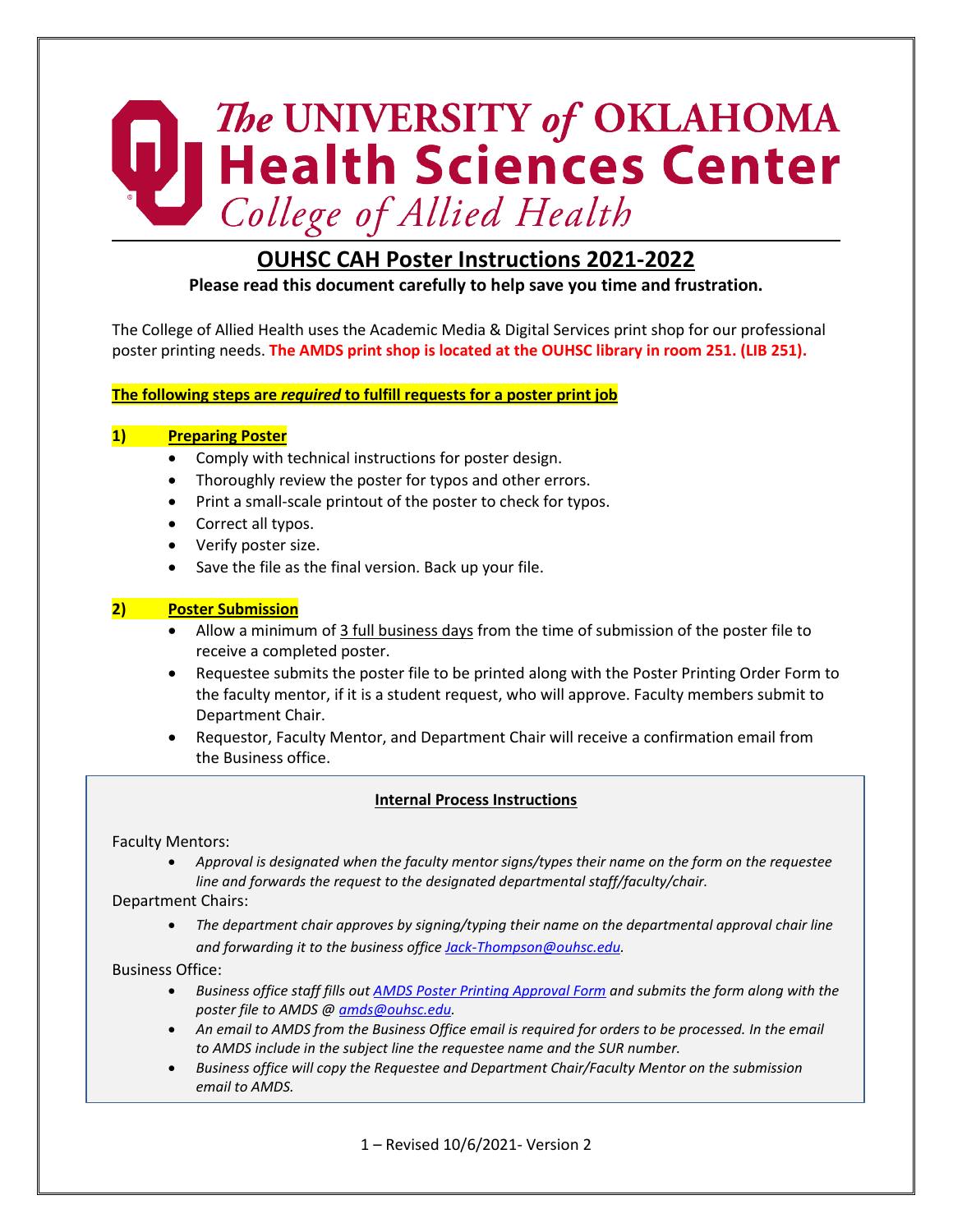### **3) Poster Pickup**

• The poster requestor or a departmental designee picks up the poster from AMDS (LIB 251). Please contact **[AMDS](https://www.ouhsc.edu/amds/Poster-Printing)** to confirm your poster is ready before pickup. It should be available for pickup 2 business days after you receive the Business Office confirmation email. 405-271-2318 [/ amds@ouhsc.edu](mailto:amds@ouhsc.edu)

# **Required Technical Instructions**

## **Poster Size**

**1)** *Poster size needs to be selected before beginning the poster design* as it impacts resolution and layout decisions. See this website for more help in planning your poster: http://people.eku.edu/ritchisong/posterpres.html

| Slides sized for:          | Orientation                | OK     |
|----------------------------|----------------------------|--------|
| Custom                     | Slides                     | Cancel |
| Width:                     | C Portrait<br>$\mathbf{A}$ |        |
| $\Rightarrow$ Inches<br>36 | C Landscape                |        |
| Height:                    | Notes, handouts & outline  |        |
| $\Rightarrow$ Inches<br>21 | <b><i>C</i></b> Portrait   |        |
| Number slides from:        | C Landscape                |        |

- **2)** Available printer paper roll sizes are 24", 36", and 42" on photo quality paper. There is no limit on length.
- **3)** Select overall poster size, height x width. This information must be provided on the order form. **The poster size must be calculated as inches**, not feet or cm. The following options are available:
	- 36" X 48" (print at 100% resolution) \* *Most Common Size*
	- 36" X 56" (print at 100% resolution)
	- 42" X 36" (print at 100% resolution)
	- 42" X 56" (print at 100% resolution)
	- Custom size. Consult with **[AMDS.](https://www.ouhsc.edu/amds/Poster-Printing)**
- **4)** PowerPoint will only print 56" wide; **therefore, if you are making a poster wider than 56", you will need to reduce the page setup dimensions by half, and then we will print at 200%.** For example, to create a 42" x 72" finished poster size created in PowerPoint, the page setup should be 21" x 36" and then we will print at 200%. Resolution for graphics for this poster must be doubled and the print order MUST specify printing at 200%. See the order form below for additional information.

# **Color/Background**

- **1)** Posters are recommended to have white or pale-colored backgrounds with black or dark text.
- **2)** Color may be used for image frames and graphics within the body of the poster.
- **3) Standard template (36x48) is** available here <https://www.ouhsc.edu/amds/Poster-Printing>
- **4) Frequently asked questions** [https://www.ouhsc.edu/Portals/1095/Documents/Poster%20Printing%20Frequently%20As](https://www.ouhsc.edu/Portals/1095/Documents/Poster%20Printing%20Frequently%20Asked%20Questions.pdf?ver=2018-09-10-162704-083) [ked%20Questions.pdf?ver=2018-09-10-162704-083](https://www.ouhsc.edu/Portals/1095/Documents/Poster%20Printing%20Frequently%20Asked%20Questions.pdf?ver=2018-09-10-162704-083)

2 – Revised 10/6/2021- Version 2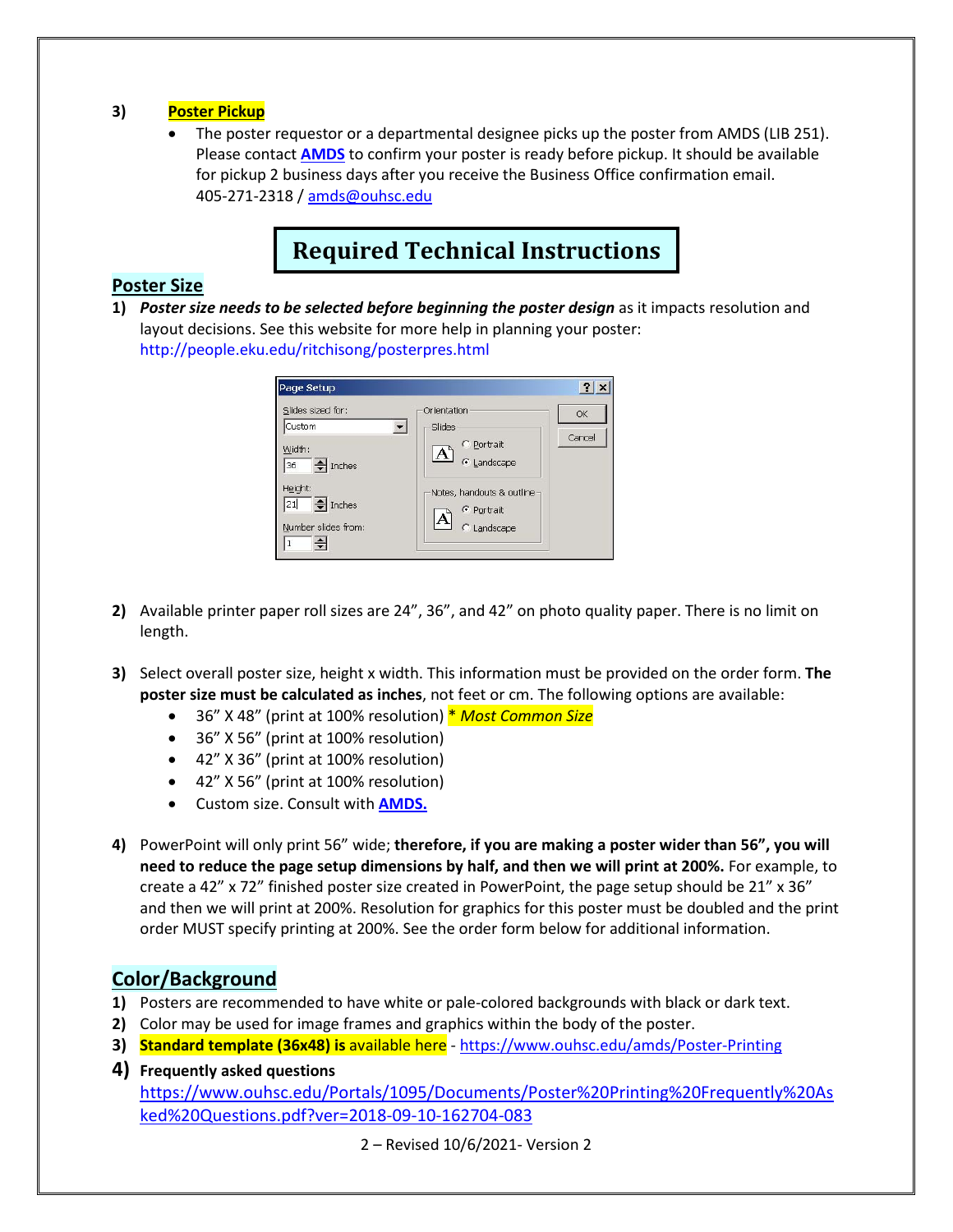# **Text**

### **1) The title should be readable from a distance of 15-20 feet**

- San-serif fonts are required for titles and section headers. Please select from one of the following san-serif fonts. The standard template is available for each of these fonts.
	- o Arial, Lucida Sans, Tahoma, or Verdana
- Font size for titles should create 1.5" to 3" letters on the final poster (70 to 120-point size, depending upon font style).
- Font size for subtitles should provide 1" letters on the final poster (40 to 60-point size, depending upon font style).
- Sentence case is recommended for all titles (not title case or all caps). See <http://colinpurrington.com/tips/academic/posterdesign> for further discussion of "sentence case".
- Department, College, and University name are required in subtitles unless prohibited by poster competition rules.

### **2) All text should be readable from a distance of 6 feet**

- Simple serif fonts are required for text. Please select from one of the following serif fonts. The standard template is available for each of these fonts.
	- o Bookman Old Style (12-point)
	- o Century Schoolbook (12-point)
	- o Palatino Linotype (12-point)
	- o Perpetua (14-point)
	- o Times New Roman (12-point)
- Note that fonts vary in the compression or kerning of the letters. The shape of numbers also varies considerably across these five fonts.
- Font size should be at least 20-point for text, but you can also try 28-point or 36-point.
- Width of text columns should be between 40-60 characters (11-15 words).
- Use underlining *only* for web addresses ie, www.ouhsc.edu.
- Use italics as needed for *emphasis*, *citation titles,* and *Genus species*.
- Use bold as needed for **emphasis, headings, and titles**.
- For consistency, use spaces rather than relying on tabs for indention.
- Left-align text is easier to read than fully justified text blocks.
- First line indent and a left tab setting may be used to align the bulleted text that wraps to a second line.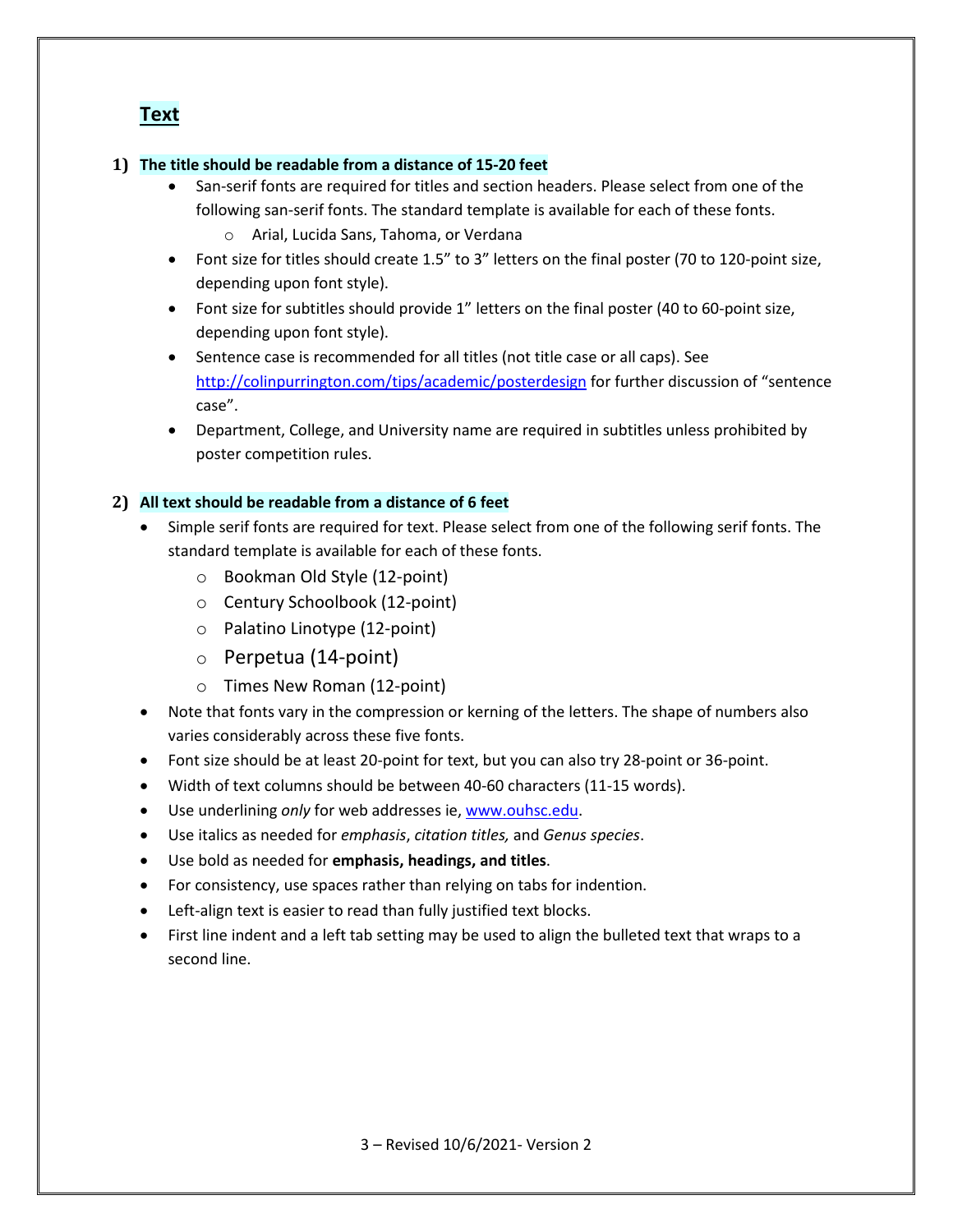# **Chart/Graphs/Legends**

### **1) Plan to start with graphics with 300 dpi resolution.**

- Determine image or graphic resolution.
	- o Open file in Microsoft Photo Editor (or other image editing software, 30-day trial versions are readily available online).
	- o With the cursor over the image, right-click and select "Properties", OR
	- o Go to "File" and select "Properties".
- **2) Black and white line drawings (bitmaps) should be saved at 1200 dpi.**
	- If you are creating original line drawings, thick lines will generate better quality graphics.
- **3) Plan for a final print resolution no less than 150 dpi.**
	- Beware that most images or graphics from the Internet are saved at low resolutions (usually 72 dpi). These images will be blurry or pixilated if printed at a higher resolution or at dimensions larger than they appeared on a webpage.
	- Be careful to maintain aspect ratios, so that a graphic does not get stretched or distorted in one or more dimensions. If you need the graphic to be a specific size or proportion, it is better to use a crop tool.
	- Additional programs that can be used for image editing are Paint Shop Pro and Adobe Photoshop. To find the image resolution, select "Properties".
- **4) Microsoft Excel is a good tool for creating graphs.** It allows you to change the size, shape, color, font of almost any element by clicking on the item until it is highlighted. Once an element is selected, right-click to see available tools.
	- Axis labels on graphs should use sentence cases.
	- Title for graphs and charts:
		- o Use legend box, OR
		- o Use the same format as images and tables.

# **Images**

- **1)** Plan to start with graphics with 300 dpi resolution.
- **2)** Final images should be no less than 150 dpi when printing 100% dimension.
- **3)** Final images should be no less than 300 dpi when printing 200% dimension.
- **4)** Use the "import" feature when adding images and graphic elements *(not copy/paste)*.
- **5)** Imported image size should match the image dimension on the finished poster.
	- Reduce image file size to 3" x 5" if that is the size it will appear on the poster.
	- Do not attempt to enlarge an image greater than its original dimensions.

# **Additional Technical Guidelines**

### **Layout/Margins**

- Respect the margins provided by the template.
- Generous white space makes the poster more readable.
- Set your goal at 20% graphics, 40% text, and 40% white space.

### **Software for Poster Creation**

- PowerPoint
- Publisher
- Paint.net
- 4 Revised 10/6/2021- Version 2